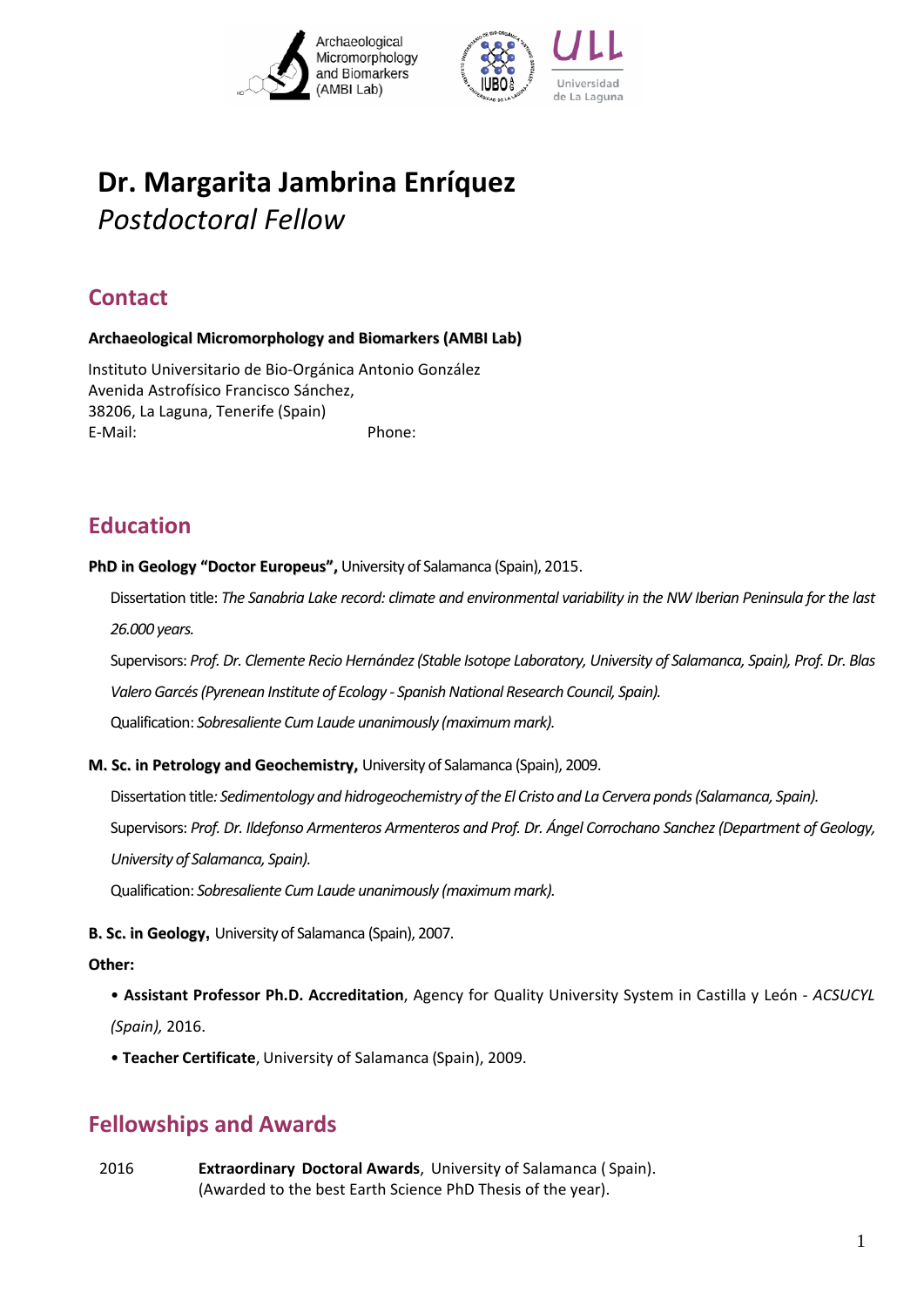- 2012 **Grant for Short Term Scientific Mission (STSM)**, European Cooperation in Science and Technology, Earth System Science and Environmental Management COST Action ES0907 (ESSEM COST Action ES0907) ‐ INTegrating Ice core, MArine and TErrestrial records ‐ 60,000 to 8000 years ago (INTIMATE)
- 2010 **Extraordinary Master Awards**, University of Salamanca ( Spain). (Awarded to the best Geology Master Thesis of the year).
- 2009‐2013 **PhD. Fellowship,** University of Salamanca (Spain).
- 2006‐2007 **Department Collaboration Fellowship** ‐ Spanish Ministry of Education and Science.

### **Professional and research experience**

- 11/2016 to present **Post Doctoral Researcher,** Archaeological Micromorphology and Biomarkers AMBI Lab, University of La Laguna (Spain). (with Dr. Carolina Mallol)
- 10/2012‐ 12/2012 **Pre Doctoral short‐stay**, Organic Surface Geochemistry Lab, University of Potsdam (Germany). (Supervisor: Dr. Dirk Sachse)
- 05/2011‐ 07/2011 **Pre Doctoral short‐stay,** Organic Surface Geochemistry Lab, University of Potsdam (Germany). (Supervisor: Dr. Dirk Sachse)
- 03/2011 **Pre Doctoral short‐stay,** Department Navigation and Earth Sciences, University of A Coruña (Spain). (Supervisor: Dr. Roberto Bao)
- 09/2009‐ 05/2015 **Doctoral Researcher**, Stable Isotope Laboratory ‐ University of Salamanca (Spain) (Supervisor: Dr. Clemente Recio Hernández, Dr. Blas Valero Garcés)
- 
- 12/2006‐ 07/2009 **Student Research Assistant**, Department of Geology, University of Salamanca (Spain). (Supervisor: Dr. Ildefonso Armenteros Armenteros, Dr. Ángel Corrochano Sánchez)

### **Teaching Experience**

- 2012‐2016 **Teaching Assistant, Master Earth Sciences: Environmental and Applied Geology** (Modern Sedimentary Environments). University of Salamanca (Spain). (Supervisor:Dr. Ildefonso Armenteros Armenteros)
- 07/2016 **Teaching Assistant, Pre‐College Summer Program at University of Salamanca (Spain).** "Campus Summer Scientific" is funded by Spanish Foundation for Science and [Technology](http://www.uab.cat/web/research/research-article-impact/spanish-foundation-for-science-and-technology-fecyt-1322553783193.html) (FECYT), Spanish Ministry of Education, Culture and Sport and supported by Obra Social "La Caixa" (Supervisors: Dr. Miguel Lizana, Dr. Ana Negro,)

### 20/05/2016 **Invited Talk** Title*: El registro sedimentario del Lago de Sanabria (España): reconstrucción paleoambiental de los últimos 25.000 años a partir del estudio de biomarcadores.* Institution*:* University of La Laguna Location*: Spain*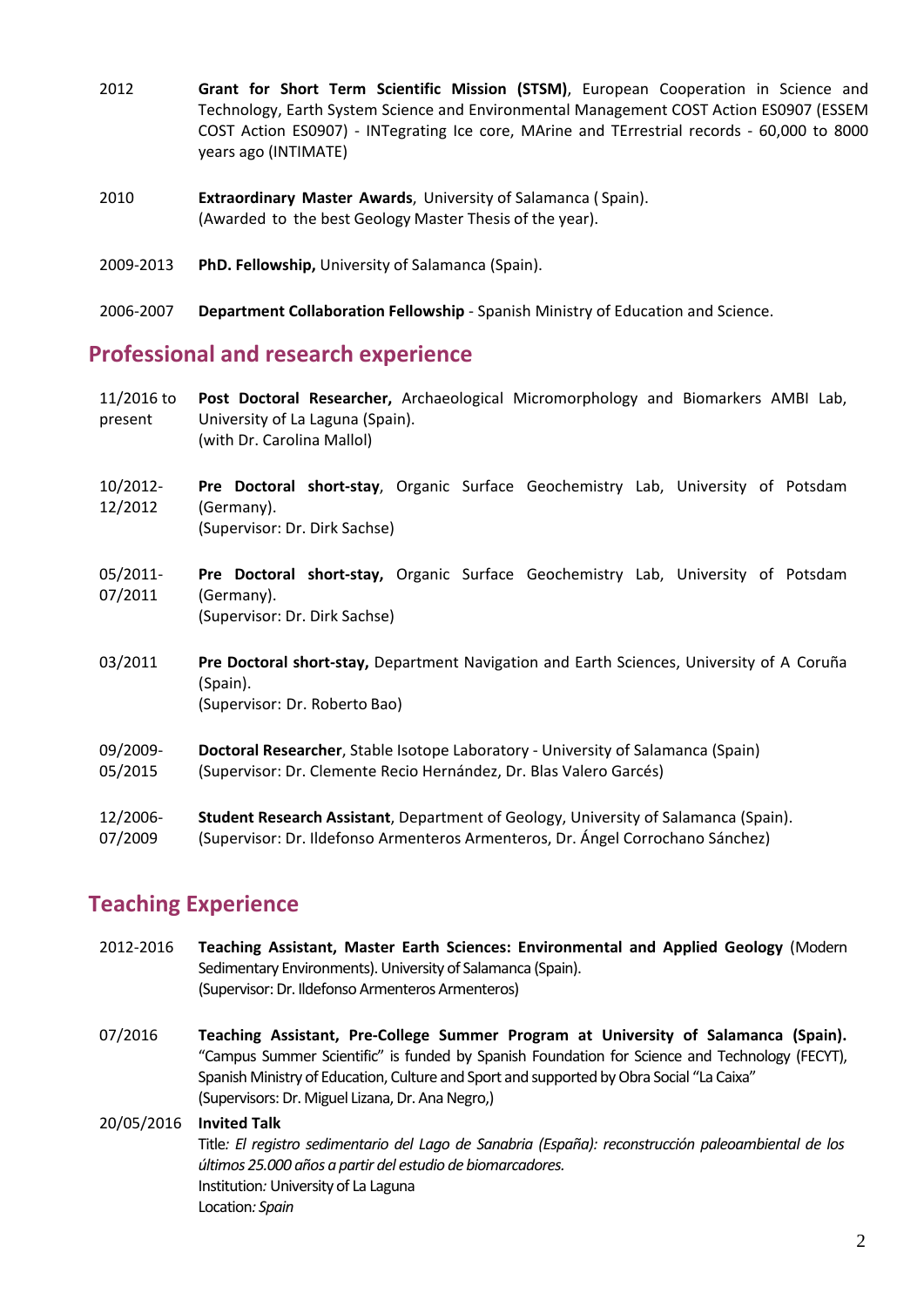#### 06/05/2016 **Invited Talk**

Title*: Elsedimento del Lago de Sanabria* Institution*:University of Salamanca* Location*: Spain*

#### 08/05/2015 **Invited Talk**

Title: *Elregistro del Lago de Sanabria: variabilidad climática y ambiental en elNOde la Península Ibérica durante los últimos 26.000 años.* **Institution: Pyrenean Institute of Ecology - Spanish National Research Council,** Location*: Spain*

### **Participation in research projects**

#### 2016 to **PALEOCHAR ‐ ERC‐CoG‐[2014](https://sites.google.com/site/erccog2014paleochar/)**

present 'Insights into the Neanderthals and their demise from the study of microscopic and molecular charred matter in Middle Palaeolithic sediments'. Funded by *EUROPEAN RESEARCH COUNCIL ‐ Consolidator Grant ‐ HORIZON 2020 ‐ ERC‐2014 ‐ CoG, Grant Agreement 648871 (2 M €)* Project Coordinator:*Dr. Carolina Mallol (University of La Laguna, Spain)*

#### 2013‐2015 **HOLOCHILL‐CGL2012‐32501**

'Cambio global durante el holoceno en Chile a partir de un transepto de registros lacustres desde el trópico a la región mediterránea (18º‐36 ).' Funded by *Spanish Ministry of Economy and Competitiveness (109,985 €)* Project Coordinator: *Dr. Blas Valero Garcés (Pyrenean Institute of Ecology ‐ Spanish National Research Council, Spain)*

#### 2010‐2013 **GLOBALKARST–CGL2009‐08415**

*'Hydrological and geochemical response of karstic lakes to anthropogenic and climate forcing for the last 4000 years in the Iberian Peninsula based on annually‐laminated (varved) sequences'.*  Funded by: *Spanish Interministerial Commission for Science and Technology (CICYT) (181,500.01 €)*

Project Coordinator: *Dr. Blas Valero Garcés (Pyrenean Institute of Ecology ‐ Spanish National Research Council, Spain)*

#### 2009‐2012 **HORDA – PP.NN. 083/2009**

'Dinámica glacial, clima y vegetación en el Parque Nacional de Ordesa ‐ Monte Perdido durante el Holoceno'.

Funded by *Red de Parques Nacionales, Ministerio de Medio Ambiente (104,324.02€)* Project Coordinator: *Dr. Blas Valero Garcés (Pyrenean Institute of Ecology ‐ Spanish National Research Council, Spain)*

### **Research papers published in SCI journals**

• **Jambrina‐Enríquez, M**., Sachse, D., Valero‐Garcés, B.L. 2016. A Deglaciation and Holocene biomarker‐based reconstruction of climate and environmental variability in NW Iberian Peninsula: The Sanabria Lake sequence. Journal of Paleolimnology 56 (1): 49‐66.: DOI: 10.1007/s10933‐016‐9890‐6

• Borruel, V., Gomez‐Paccard, M., Larrasoana, J.C., Rico, M., Valero‐Garces, B., Moreno, A., **Jambrina‐Enriquez, M.,** Soto, R. 2015. Late Pleistocene to Holocene palaeoenvironmental variability in the north‐west Spanish mountains: insights from a source to sink environmental magnetic study of Lake Sanabria. Journal of Quaternary Science 30 (3): 222 – 234. DOI: 10.1002/jqs.2773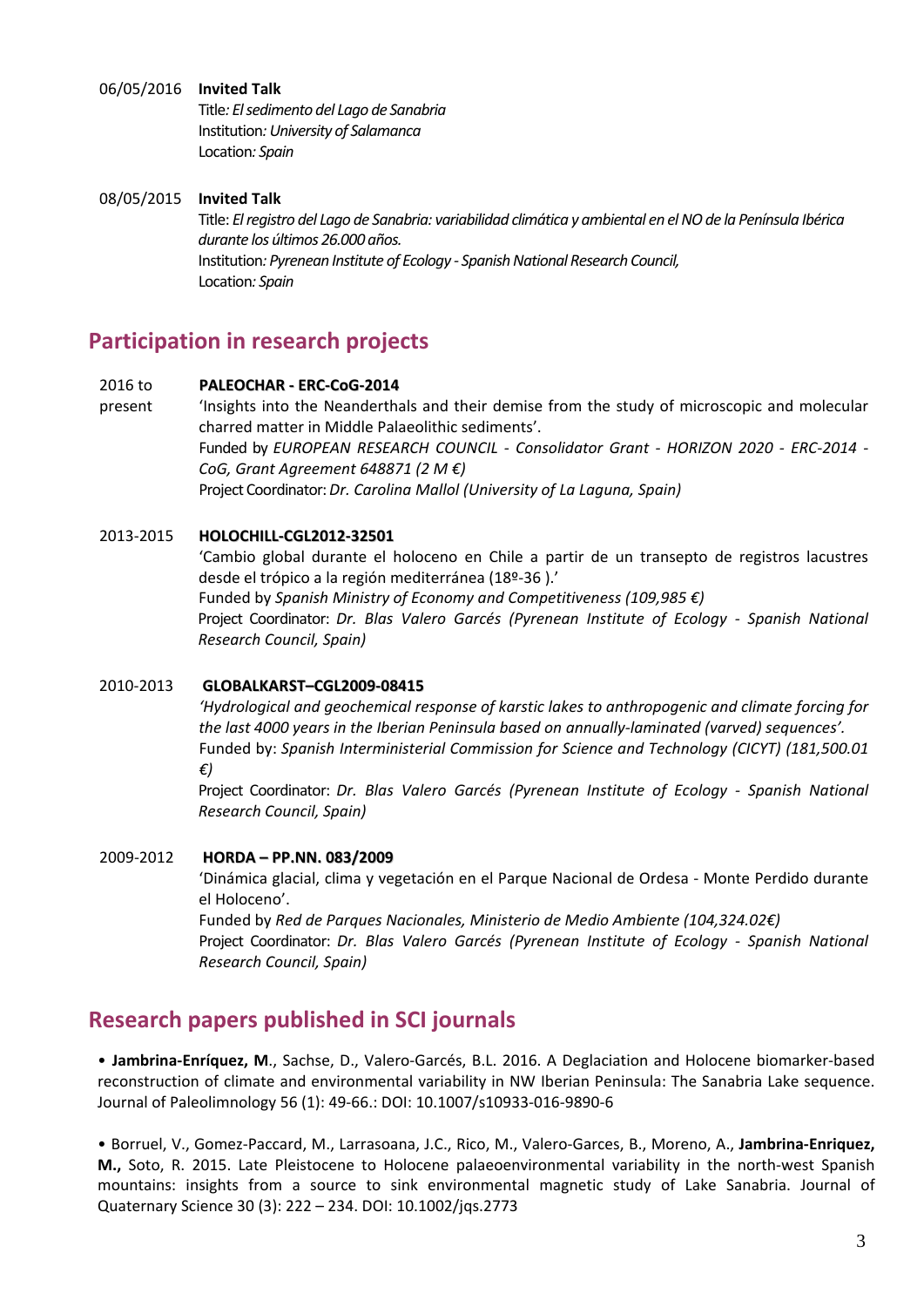• Hernández, A., Trigo, R.M., Pla‐Rabes, S., Valero‐Garcés, B.L., Jerez, S., Rico‐Herrero, M., Vega, J.C., **Jambrina‐ Enríquez, M.,** Giralt S. 2015. Sensitivity of two Iberian lakes to North Atlantic atmospheric circulation modes. Climate Dynamics 45 (11): 3403 – 3417. DOI 10.1007/s00382‐015‐2547‐8

• **Jambrina‐Enríquez, M**., Rico, M., Moreno, A., Leira, M., Bernárdez, P., Prego, R., Recio, C., Valero‐Garcés, B.L. 2014. Timing of deglaciation and postglacial environmental dynamics in NW Iberia: the Sanabria Lake record. Quaternary Science Reviews 94: 136 – 158. [doi:10.1016/j.quascirev.2014.04.018](http://dx.doi.org/10.1016/j.quascirev.2014.04.018)

• **Jambrina, M.,** Armenteros, I., Corrochano, Á., Recio, C. 2013. Origin and hydrogeochemistry of a shallow flow‐ through lake on a Pleistocene piedmont, northern Spanish Meseta. Journal of Limnology 72(2): 361‐375. DOI: <http://dx.doi.org/10.4081/jlimnol.2013.e29>

### **Research papers published in non‐SCI journals**

• Valero Garcés, B.L., González Sampériz, P., Moreno, A., Aranbarri, J., Barreiro, F., Bartolomé, M., Corella, J.P., Frugone, M., García‐Prieto, E., Gil‐Romera, G., **Jambrina, M.,** Leunda, M., Martí‐Bono, C., Morellón, C., Oliva, B., Pérez‐Sanz, A., Pérez‐Mejías, C., Rico, M.T., Sevilla, M. 2014. Paisajes y climas del último ciclo glacial en el NE de la Península Ibérica: una visión desde la evolución de los glaciares, lagos y espeleotemas, In: Arnáez Vadilla, J., González Sampériz, P., Lasanta Martíonez, T., Valero Garcés, B.L. (Eds.). Geoecología, cambio ambiental y paisaje: homenaje al profesor José María García Ruiz. Consejo Superioir de Investigación Científicas, CSIC, Instituto Pirenaico de Ecología, Universidad de La Rioja, pp: 17‐48 (in spanish).

• **Jambrina, M.,** Rico, M., Moreno A., Valero Garcés, B.L. 2011. La secuencia sedimentaria del Lago de Sanabria (Zamora, Noroeste de España). *Geogaceta* 50(2): 113-116 (in spanish).

• Salazar, A., Mata, P., Valero-Garcés, B.L., Moreno, A., Barreiro, F. **Jambrina, M.** 2011. La necesidad de actualizar y revisar los inventarios del patrimonio geológico. Dos ejemplos en el valle de Pineta (Pirineo, Huesca) In: Fernández-Martínez, E. y Castaño de Luis, R. (Eds). Avances y retos en la conservación del Patrimonio Geológico en España. *Actas de la IX Reunión Nacional de la Comisión de Patrimonio Geológico (Sociedad Geológica de España*). Universidad de León. pp: 248-252 (in spanish)

• **Jambrina, M.,** Corrochano, Á., Armenteros, I. 2009. Sedimentology and hidrogeochemistry of the El Cristo and La Cervera ponds (Salamanca, Spain). *Studia Geologica Salmanticensia*, 46(1): 25-46 (in spanish).

### **Contributions to congresses and workshops**

• Valero‐Garcés, B., Barreiro‐Lostres, F., Moreno, A., Giralt, S., Corella, P., Morellón, M., **Jambrina, M**. (2016). Millennial‐scale flood variability in the Iberian Peninsula from Lake Records: a review. PAGES (Past Global Changes) –FLOODS, Cross‐community workshop on past flood variability. Grenoble (France), 27‐30 June 2016. Oral communication.

• Valero‐Garcés, B., Barreiro‐Lostres, F., Morellón, M., Corella, P., Moreno, A., Giralt, S., Mata, M.P., **Jambrina, M**., Vega, J.C. (2015). Abrupt transitions in Iberian Lakes: humans and climate forcings in Mediterranean aquatic environments during the last millenia. PAGES (Past Global Changes) – Aquatic Transitions, Integrating records of aquatic change: existing evidence and missing data. Nottingham (UK), 22‐24 April 2015. Oral communication.

• Hernández, A., Trigo, R.M., Pla‐Rabes, S., Valero‐Garcés, B.L., Jerez, S., Rico‐Herrero, M., Vega, J.C., **Jambrina‐ Enríquez, M**., Giralt S. (2015). Seasonal influence of the north atlantic atmospheric circulation patterns over iberian lakes. CLIMA‐ES 2015. Tarragona (Spain), 11‐13 March 2015. Oral communication.

• **Jambrina‐Enríquez, M,** Rico, M., Moreno, A., Leira, M., Bernárdez, P., Prego, R., Recio, C., Vega, J.C., Valero‐ Garcés, B.L. (2014). The long‐term dynamics of Lake Sanabria: a paleolimnological view. WVII Congress of the Iberian association of Limnology – Limnologia 2014 Congress, Santander (Spain), 6‐11 July 2014. Oral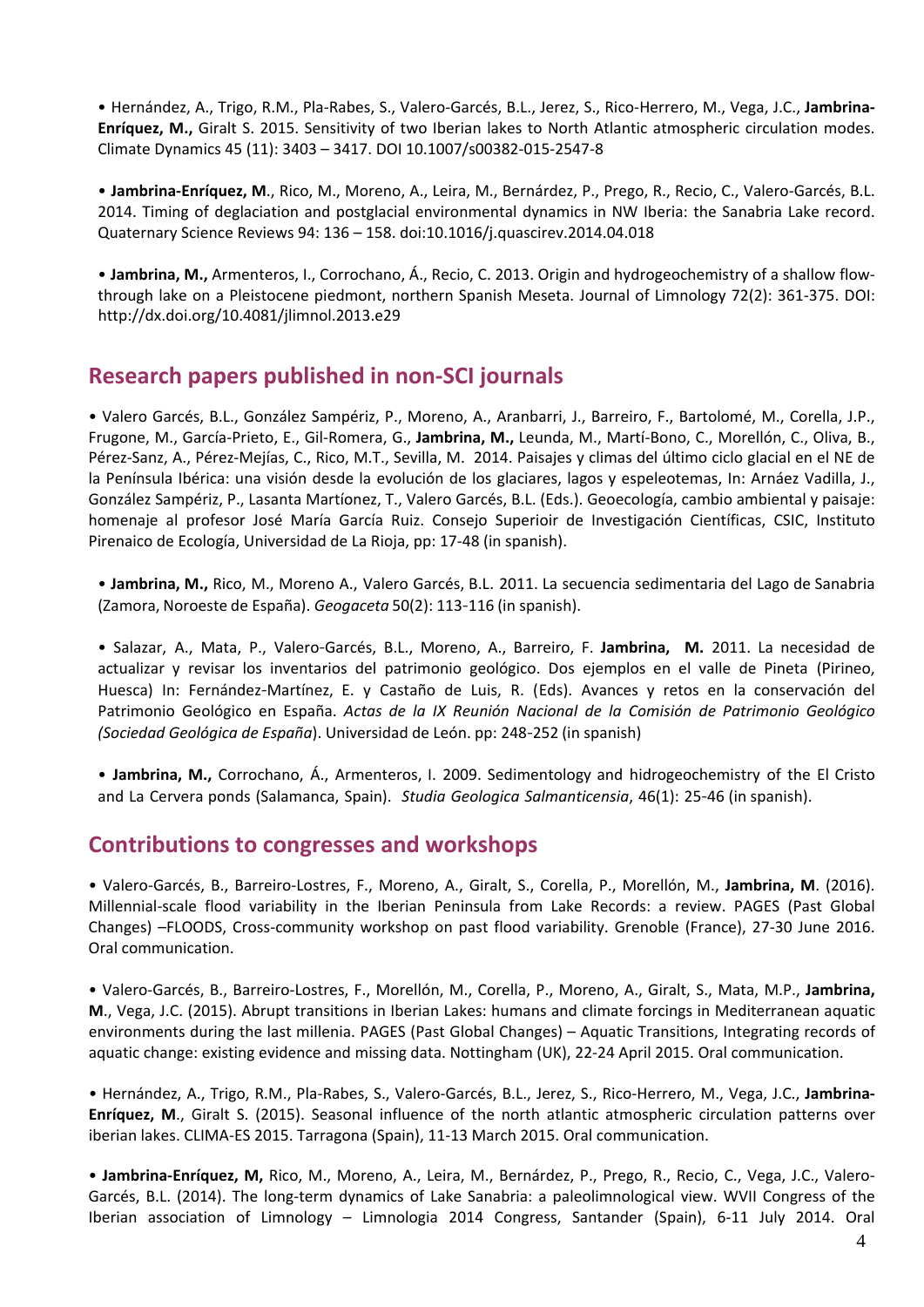communication.

• Leira, M, **Jambrina‐Enríquez, M**, Negro, A.I., Rico, M., Moreno, A., Bernárdez, P., Prego, R., Recio, C., Valero‐ Garcés, B.L. (2014). Long‐term dynamics of diatom assemblages in Sanabria Lake: a sediment core study. WVII Congress of the Iberian association of Limnology – Limnologia 2014 Cogress, Santander (Spain), 6‐11 July 2014. Oral communication.

• **Jambrina‐Enríquez, M.,** Rico, M., Moreno, A., Prego, R., Bernárdez, P., Leira, M., Valero‐Garcés, B.L. (2014). Timing and dynamics of deglaciation and Holocene environmental change in NW Iberian Peninsula: The Sanabria Lake Record. COST INTIMATE MC Final Workshop. Zaragoza (Spain), 16‐18 June 2014. Poster.

• Valero‐Garcés B.L., **Jambrina‐Enríquez M.,** Rico M., Moreno A., Prego R., Bernárdez P., Leira, M. (2013). Timing and dynamics of deglaciation and Holocene climate change in NW Iberian Peninsula: The Sanabria Lake record. American Geophysical Union's 46th annual Fall Meeting (AGU). San Francisco, California. 9‐13 December 2013. Oral communication.

• **Jambrina M.,** Armenteros I., Recio, C. Marcadores geoquímicos de la laguna del Cristo en el piedemonte norte de la sierra de Tamames (Salamanca). (2013). VII Congreso Ibérico y X Congreso Nacional de Geoquímica, Soria (Spain), 21‐23 September 2013. Oral communication.

• Hernández A., Trigo R.M., Jerez S., Rico‐Herrero M.T., Vega J.C., **Jambrina‐Enríquez M.,** Valero‐Garcés B.L., Giralt S. Evaluating the potential of Iberian lakes as sensors of climate circulation patterns. (2013). European Geosciences Union General Assembly (EGU‐2013). Vienna (Austria), 7‐12 April 2013. Poster

• **Jambrina M**., Recio C., Valero-Garces B., Rico M., Moreno A. Geochemical signatures (TOC, TN,  $\delta^{13}C_{\text{orb}}$ ) of Glacial Lake Sanabria sedimentary sequence (NW Spain). (2011) 5th International Limnogeology Congress‐ILIC 2011. Konstanz (Germany, August  $31^{st}$  - September  $3^{rd}$  2011. Poster.

• Salazar, A., Mata, P., Valero‐Garcés, B.L., Moreno, A., Barreiro, F. **Jambrina, M.** La necesidad de actualizar y revisar los inventarios del patrimonio geológico. Dos ejemplos en el valle de Pineta (Pirineo, Huesca). (2011). IX Reunión Nacional de la Comisión de Patrimonio Geológico (Sociedad Geológica de España), León (Spain), 14‐18 June 2011. Oral communication.

• **Jambrina M.,** Rico M., Moreno, A., Valero Garcés B. La secuencia sedimentaria del Lago de Sanabria (Zamora, Noroeste de España). (2011) 50 Sesión Científica de la sociedad geológica de España, Vigo (Spain), May 27th 2011. Oral communication.

### **Participation in science divulgation events**

• Scientist guide for the first 'Geolodía' of the province of Zamora. Geolodía11 – 'Sanabria, tras las huellas de los glaciares'. Zamora, Spain, May 8th 2011. http://www.sociedadgeologica.es/divulgacion\_geolodia.html. Geolodía is an outreach initiative of Geology and the profession of geologist. The Geolodía consists of a set of free tours, guided by geologists and open to all audiences. The promoters of Geolodía are: Geological Society of Spain (SGE), the Spanish Association for the Teaching of Earth Sciences (AEPECT) and Geological Institute and Mining of Spain (IGME).

### **Technical skills**

#### *Analytical laboratory skills and instruments*

• Extraction of lipids from sediments and plants using ASE 350 Dionex and purification with column chromatography (SPE).

• Separation, identification and quantification of biomarker compounds on an Agilent GC‐MSD/FID system.

• Determination of the stable carbon and hydrogen isotope ratios of individual biomarker compounds on GC‐C‐